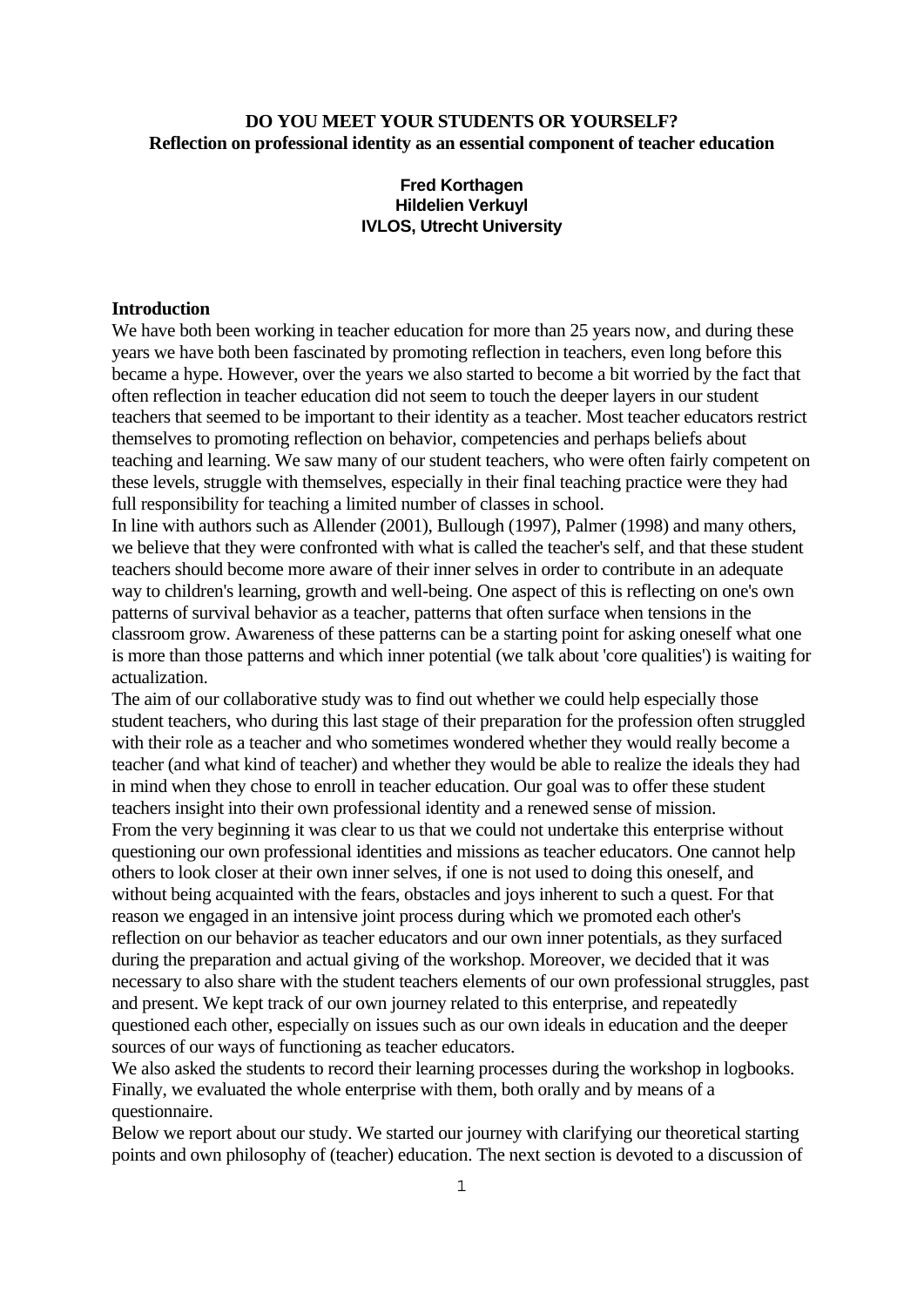### this framework.

### **Theoretical framework and philosophy of education**

### *A view of reflection*

Reflection is generally acknowledged to be an important instrument in teacher development (Calderhead, 1989). However, in many teacher education programs the emphasis is often placed on a fairly instrumental interpretation of reflection: the stress accompanying the initial steps along the professional path and the need to survive in the midst of a multitude of intensive experiences often lead the student teacher to concentrate on the problem of how to handle tomorrow's lesson. Klaassen (2002) maintains that such teachers are failing to fulfil their socialpedagogical task. We believe that he is right. In our view there is no longer any doubt that as a teacher one does indeed have a social-pedagogical task to fulfil. It is there, whether you acknowledge it or not (Fenstermacher, 1994). Hence, we see it as the responsibility of teacher educators to create conditions that help student teachers develop a view of the moral aspects of the teaching profession and of their own social-pedagogical task. In this context, a major role must be reserved for reflection on one's own professional identity and one's social-pedagogical goals and responsibility. The focus of the present paper is the promotion of such reflection among student teachers, reflection on their personal interpretation of the goals of the profession and on their own professional mission. We consider this of particular importance in view of the highly socializing influence of the school context (Zeichner & Gore, 1990). The question is whether it is possible to counterbalance that influence and to help teachers to develop a professional identity of their own.

In our view, the crux lies at the point where the development of one's own identity as a human being intersects with one's professional development (compare Nias, 1989a and 1989b, p. 202- 203; see also Allender, 2001). For example, we believe that it is important for teachers to become aware of their own strong points (their core qualities) and the personal values they are striving for, and how best to give shape to them.

### *The underlying philosophy*

The process by which human beings become aware of their own unique personal qualities, learn to handle those qualities in their contact with the outside world, and ultimately become an individual distinguishable from other human beings, is what Jung (1964) called *individuation*. Maslow (1968) employs the related concept *self-actualization.* Independent of the degree to which people choose for the road less traveled or adaptation, they cannot be themselves without others. For example, it is precisely in the meeting with others that we realize that we are different, that we become aware of our uniqueness, and acquire the capacity for further development (Taylor, 1989).

The reason that we consider the individuation process so important for student teachers has to do with a social-pedagogical philosophy. One of the central aims of education is, in our view, to ensure that students of every race, social class, sex and age are aware of, and give shape to, their own inner potential, strength, talents, value, and dignity, whereby others, including teachers, can provide support and guidance. To fulfil that task, teachers must consciously experience their own process of development, with all the accompanying crises. Jung calls this the principle of the 'wounded healer' (Read e.a., 1966, section 239).

### *Professional identity*

Teaching and guiding children offers a valuable mirror for anyone who takes the time and effort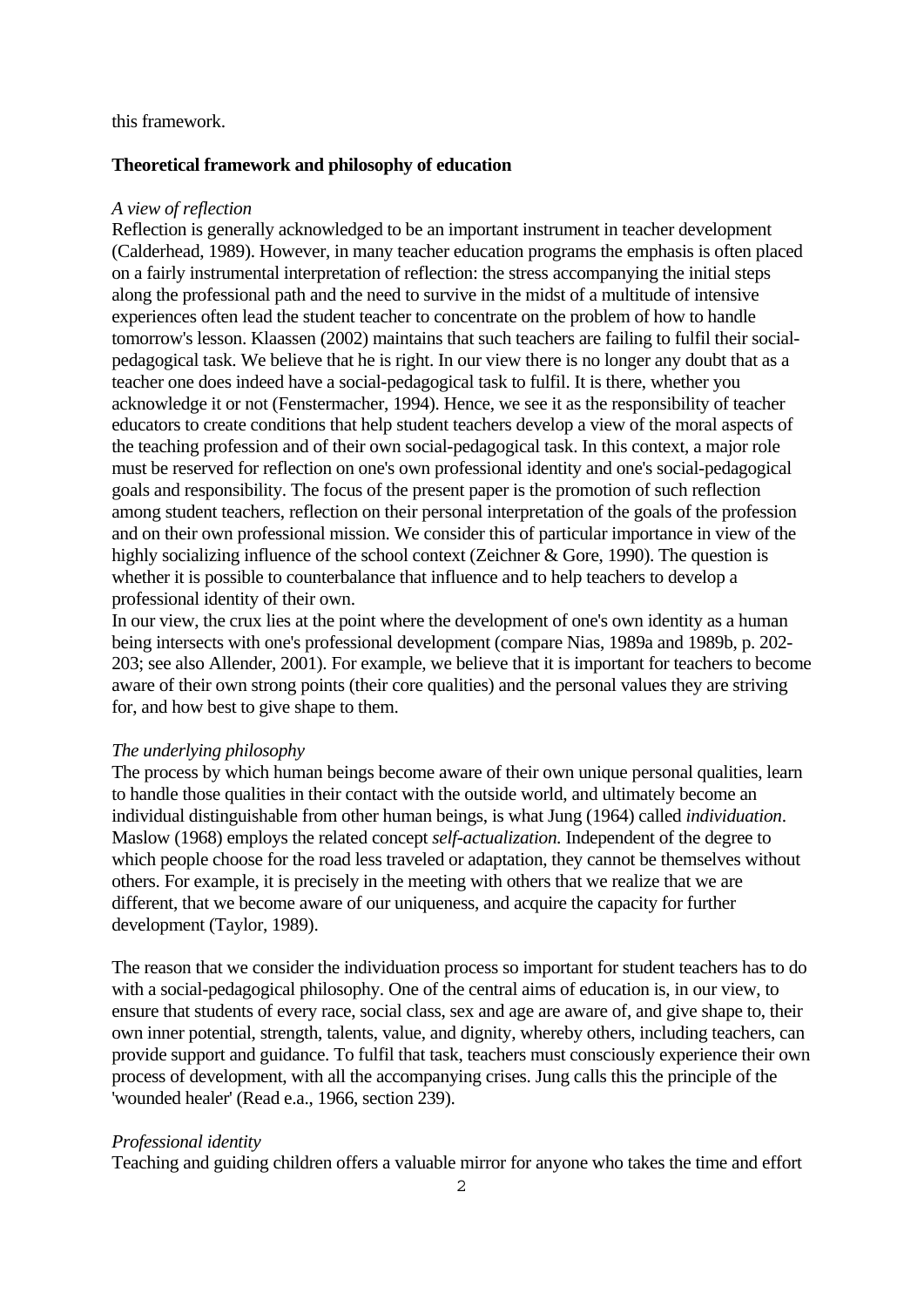to hold it up to himself. It makes possible the next essential developmental step: dealing with the question 'who am I and how do I reflect who I am'?

Beijaard (1995) indicates that up until recently little research has been done into the professional identity of teachers and the manner in which they develop that professional identity. Tickle (1999, p. 123) says: "In policy and practice the identification and development of personal qualities, at the interface between aspects of one's personal virtues and one's professional life, between personhood and teacherhood, if you will, has had scant attention." An exception is the work of Kelchtermans, who emphasizes the importance of professional *self-understanding* of teachers (e.g. Kelchtermans & Vandenberghe, 1994, p. 89) and the role of *critical incidents, phases and individuals* in the professional development of teachers. Another recent exception is Allender (2001) who shows how teacher educators can help student teachers to explore issues related to the teacher's self.

## **The workshop**

In our research wanted to go further than only carrying out a theoretical study. The themes sketched above affected our own practice as teacher educators and in fact our own professional identity. We decided to develop a workshop consisting of four half-day sessions (plus homework) which was held at the end of the one-year teacher education program. The title of the workshop was "Do you meet your students or yourself?" This apparently hit the nail on the head: many student teachers said that was precisely the question they had been wrestling with. In the workshop we took this as our point of departure for a reflective process. We made it clear that a crisis is an opportunity, an opportunity to find out a bit more about who you actually are and what you should be doing in the classroom. A total of 15 students registered for the workshop.

In the session at the Castle conference, we demonstrate some of the structures we used in the workshop. An important exercise is the 'discrepancy analysis', which starts with the simple but highly effective question: *Think about one positive and one negative experience during your practice teaching. What is the difference between these two experiences?* 

The participants are divided into groups and get an assignment that helps to further clarify the difference between the positive and the negative experience. At the end of the exercise they are asked to complete one of the following statements:

*I am someone who needs ... . I am someone who considers .… important. I am someone who strives for ... .*

In order to give the exercise additional depth, we introduce a model of levels of reflection, and adaptation of the Bateson model (Korthagen et al., 2001, p. 267). The following levels are distinguished: (1) *Environment* (What do I encounter?); (2) *Behavior* (What do I do?); (3) *Competencies* (What am I good at?); (4) *Beliefs* (What do I believe in?); (5) *Identity* (who am I?); (6) *Mission (or spirituality)* (Why do I exist? What greater entity do I feel connected with?).

In groups of three, the participants help each other to determine at which level or levels their questions and dilemmas lay. During this exercise it can become clear that the higher levels influence the lower levels. For example, the resolve not to act as a policeman in the classroom will determine the characteristics you want to develop and your subsequent behavior, and thus your environment. By contrast, the confrontation with the environment (such as a difficult class)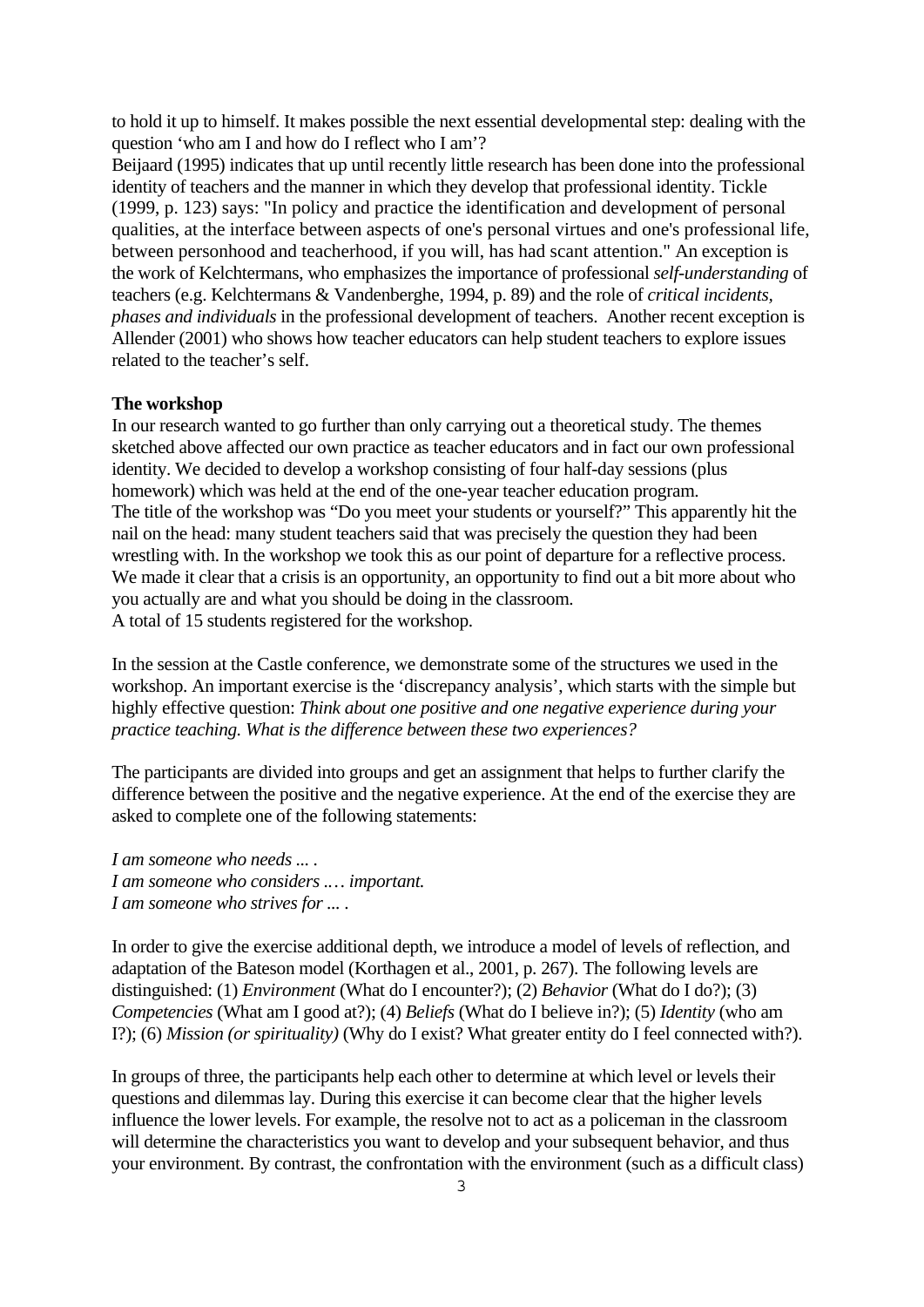will make it clear that you are not at liberty to display the behavior you want to; you may then have a desire to develop certain competencies. This, in turn, can lead you to ask yourself to what extent you can be yourself in the classroom, and who that 'self' actually is. Via the confrontation with the environment, the process can continue right up to the highest level, touching on such questions as how to give meaning to one's work (level of mission). One student teacher wrote:

 *I want to learn how to be clear and maintain classroom order. This is a point that came up in the 'environment'. It was related to 'competencies'. I had to expand my behavioral repertoire in dealing with a group. It's not so much about my identity, since in day-to-day environments people often say that I'm bossy and strict. The classroom setting itself demanded strictness and clarity.* 

 *Positive thinking and learning to cope with the unexpected have to do with identity. Often I'm restless or I try to do a lot in a short time. And I've never been that sure of myself. I tend to be intimidated by people who have a lot of self-confidence. Often a whole class draws its self-confidence from sheer numbers.* 

 *Trying to find - and keep - some peace and quiet (in myself) also has to do with 'competencies'. I have to learn certain forms of behavior in a group that up to now I've had difficulty mastering.* 

# **Evaluation**

How successful was the experimental workshop? Of course we evaluated our enterprise carefully, both orally and by means of a questionnaire.

The 15 student teachers who enrolled in our workshop were enthusiastic about it, especially about the fact that it touched on aspects of their professional development that they experienced as fundamental, but that had not been dealt with before during their preparation program. The theme of the workshop hit the very aspects they struggled with, and helped them to learn from these struggles. Some reactions were:

- The pieces of the puzzle fell into place;
- The workshop hit the core: we talked about the essence of being a teacher;
- This should be a standard element in the teacher education program;
- This stimulates your professional growth, as you are forced to look at the essentials of what happened during your teaching practice.

On a five-point scale 77% of the students scored the workshop a 4 (good) and 23% scored a 5 (very good). They also indicated that the timing of this workshop (at the end of independent final teaching practice period) was essential for its success, and that it added something important to the guidance they had had before during the teacher education program. We conclude that indeed a more fundamental process, which we promoted during the workshop, is needed when encounters with students in school cause feelings of crisis in student teachers. As one student teacher said: "When I have a clear sight again, I have more courage to face the confrontation and I can feel my feet on the ground."

## **A reflection after the fact**

In our Western world individuals who have reached the age of 18 or 21 are legally adults and thus responsible for their own actions. But this is not something that takes place automatically the moment you reach a certain age. It is a transitional process, one that may take many years, depending on the person, his or her activities, and the responsibilities he or she faces. The transition from the status of student to that of teacher, with all the accompanying responsibilities, is a very large step indeed. Student teachers realize that theirs is a pedagogical responsibility, and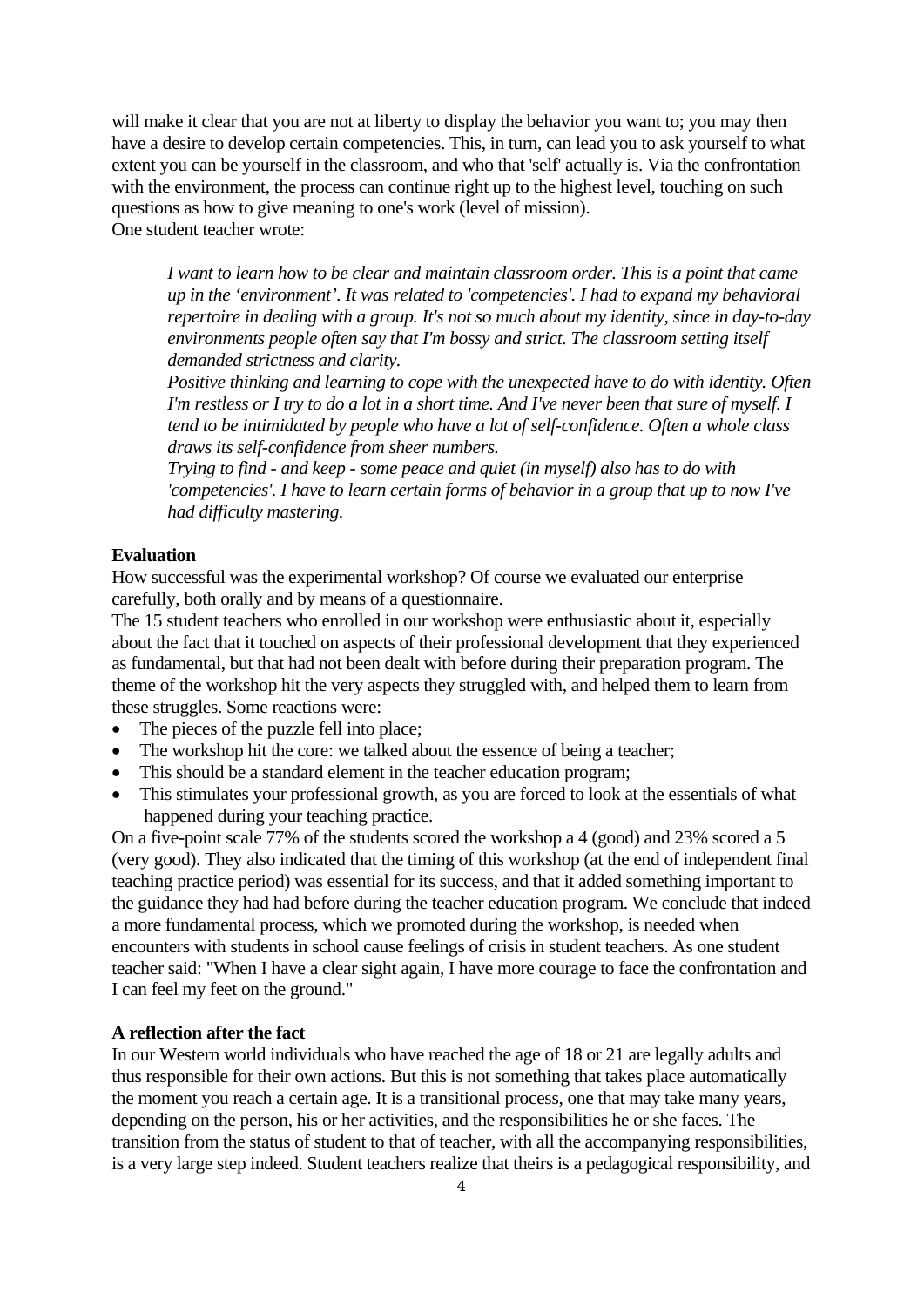one that cannot be shirked. During this phase beginning teachers have considerable doubts about their own capacities. Some examples:

 *In the negative experience that I had in mind for this session, I was obsessed with the need for clarity. What were the limits I wanted to accept, and within which the students would feel comfortable? I ignored disturbances and failed to deal with troublemakers because I wanted to finish a test. The result was loss of interest in the class, run-of-themill teaching, and students who were just 'sitting it out' (i.e., saved by the bell).*

 *Via the question of how I can be myself in class, I started thinking about whether I really belong in the classroom. My uncertainty about that last point makes it more difficult to answer the first question.* 

Throughout a lifetime - even in the very moment of crisis - it is possible to retain the trust that this, too, will come to an end and that it is one of those experiences that are necessary in order to give meaning to your life. The majority of young people are not yet receptive to these words of wisdom. Quite simply, it is a difficult and trying period, one which requires guidance if beginning teacher are to get through it, perhaps not unscathed, but enriched by a deeper realization of their own identity. This learning process "represents the highest level of teacher development" (Diamond, 1991), because it involves a fundamental change of perspective (Mezirow, 1981).

Needless to say that we, as teacher educators, learned a lot from this workshop. First of all, it brought us into deeper contact with our own ideals, which have a bearing on promoting core qualities, both in teachers and students. We were also confronted with our own fears, not the least caused by negative reactions from some colleague faculty when they heard about our plans. This revealed that working with student teachers on deeper levels appears to be often associated with therapy, which for us is something completely different from what we did in the workshop. Most of all, the workshop almost forced us to show our own genuine inner selves to student teachers, especially in those moments were these students were confronted with parts of themselves they had long tried to avoid being aware of. In trying to stay close to these students in such moments, we as teacher educators were confronted with the question "do we meet our students or ourselves?"

# **References**

Allender, J. S. (2001). *Teacher Self, the practice of humanistic education.* Lanham, ML: Rowman & Littlefield.

Beijaard, D. (1995). Teachers' prior experiences and actual perceptions of professional identity. *Teachers and Teaching: Theory and Practice, 1*(2), 281-294.

Bullough, R. V. (1997). Practicing theory and theorizing practice in teacher education. In: J. Loughran & T. Russell (Eds.), *Purpose, passion and pedagogy in teacher education* (pp. 13-31). London/Washington D.C.: Falmer Press.

Calderhead, J. (1989). Reflective teaching and teacher education. *Teaching and Teacher Education 5,* p. 43-51.

Diamond, P.C.T. (1991). *Teacher education as transformation. A psychological perspective*. Philadelphia, PA: Open University Press.

Fenstermacher, G. D. (1994). The knower and the known: the nature of knowledge in research on teaching. *Review of Research in Education 20*, p. 3-56.

Jung, C.G. (1964). *The development of personality*. New York: Bollingen Foundation.